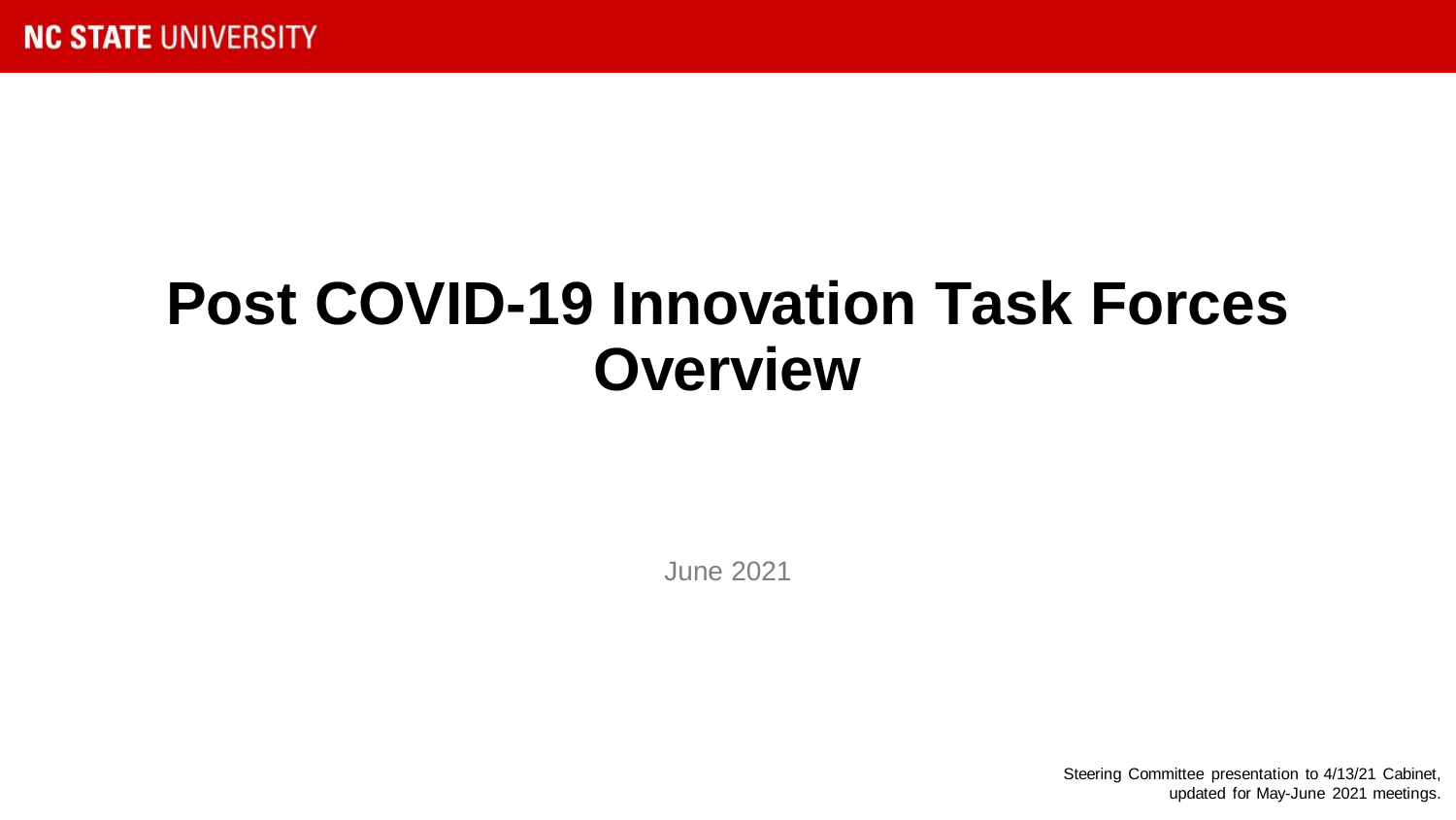# **Agenda**

- **Charge and Steering Committee**
- **Principles, Framework and Approach**
- **Task Forces (Scope, Goals, Approach)**
- **Timelines and Deliverables**
- **Status and Next Steps**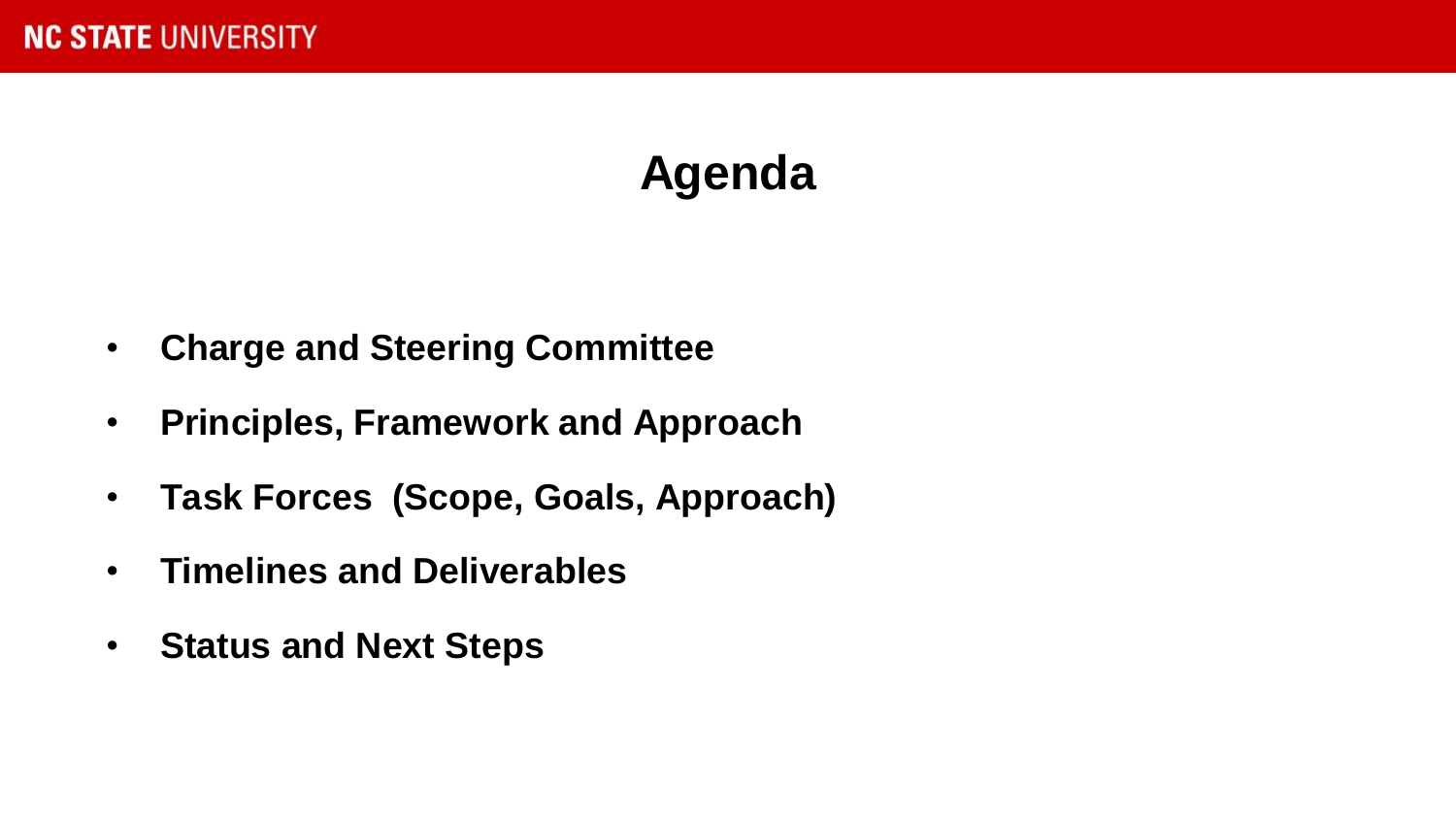# **Post COVID-19 Innovation Task Force Charge and Steering Committee**

Charge:

- Improve university effectiveness within our academic, research, administrative and operations areas.
- Leverage 'lessons learned' over the past year.
- Identify potential adaptations at the university level which may hold potential for improving university effectiveness.

Steering Committee:

• Provost Arden, VC Hoit, VC Maimone, VC and Dean Scott, and VC Vouk, representing academic, research, administrative and operations areas.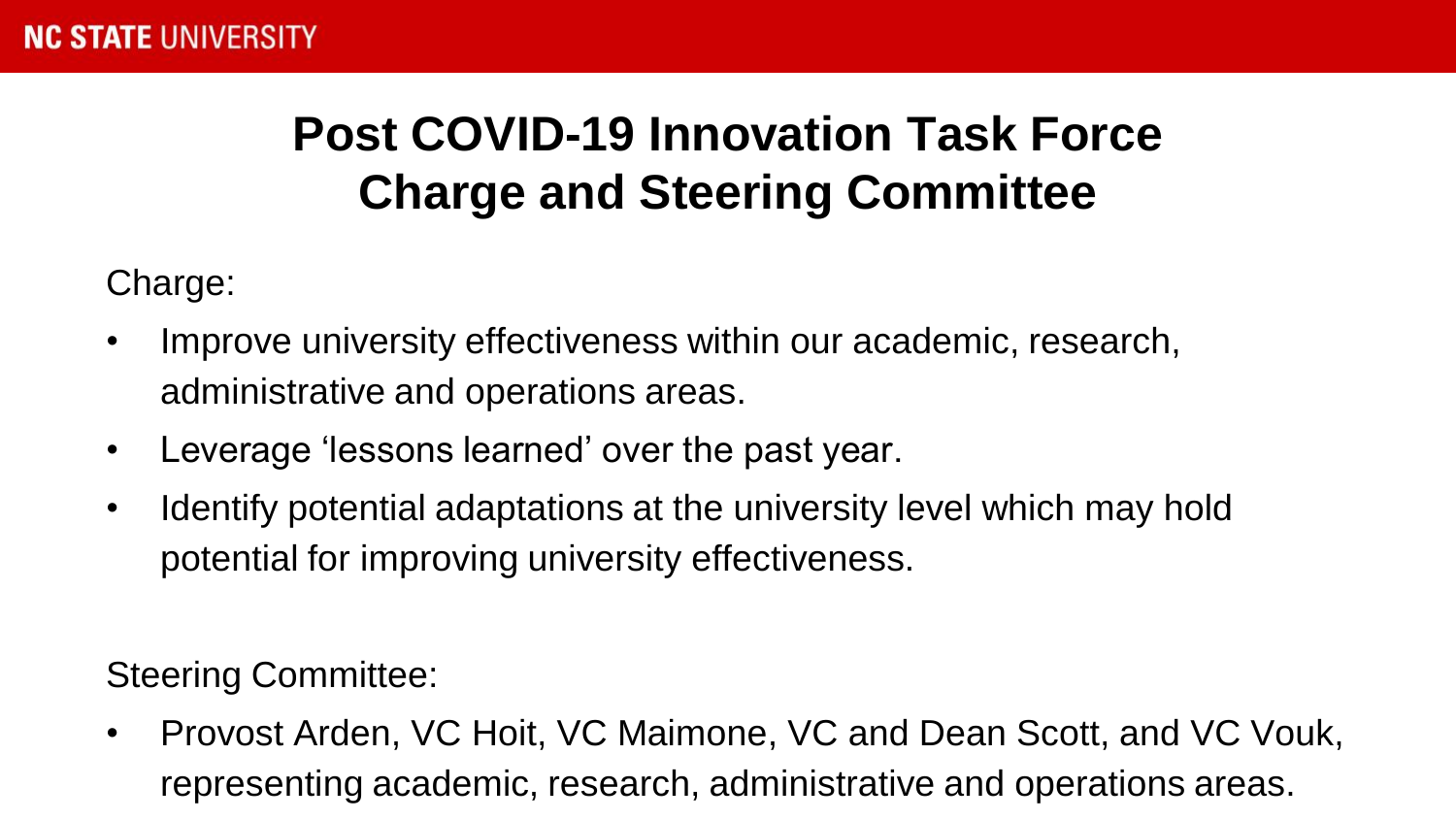# **Principles**

## *Guided by our forthcoming [2021-2030 strategic plan and goals,](https://strategicplan.ncsu.edu/current-plan/) and informed by our shared experiences working within a COVID-19 impacted environment:*

- 1. Through all aspects of our innovation task forces and resulting initiatives, continue to expand opportunities to support a diverse, equitable and inclusive university community.
- 2. Assess, and, as appropriate, modify how we teach, perform research, operate, and outreach to our constituents.
- 3. Improve university operations, space management and flexible work location policies (such as office and/or home), processes and metrics, to improve university effectiveness and utilization of university resources.
- 4. Improve the ability to recruit and retain talented employees; likewise, improve the ability to attract and retain students.
- 5. Support a balance of collaboration, engagement, productivity, effectiveness and well-being for our university community.
- 6. Work to clearly, transparently, and in a timely manner, communicate effectively and inclusively with our university community.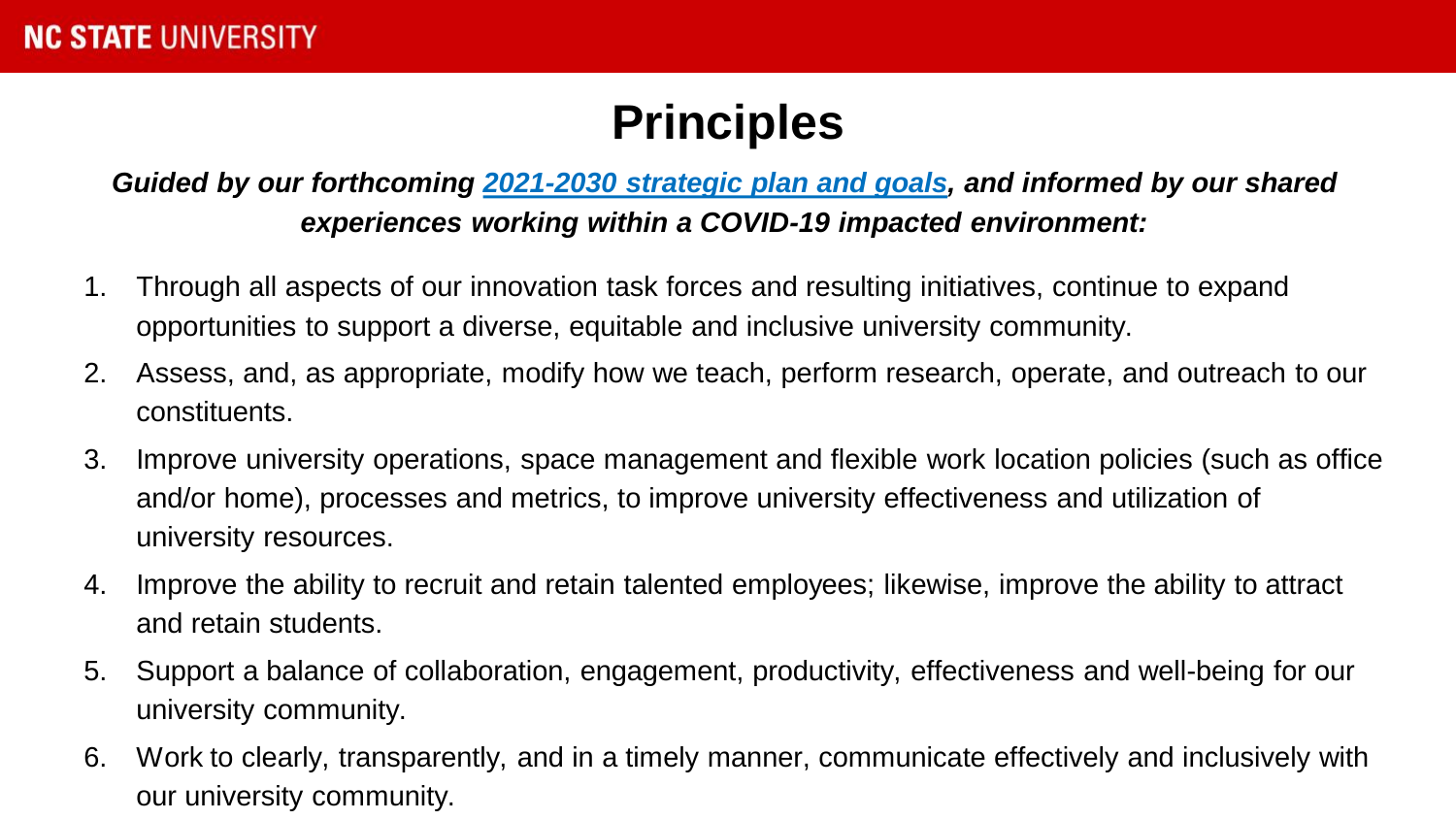# **Framework and Approach**

**Vision:** To organize university efforts and identify adaptations to improve academic, research, administrative and operational functional areas, while improving university effectiveness in employee and student recruitment, retention and engagement.

**Methodology**: Task forces are expected to project manage, to develop action plans, roadmaps, timelines and reporting schedules informed by adaptations and lessons learned over the past year.

**Measuring Performance Expectations**: Task forces are requested to identify specific performance metrics by analyzing service levels, developing improvement plans and measuring progress against goals.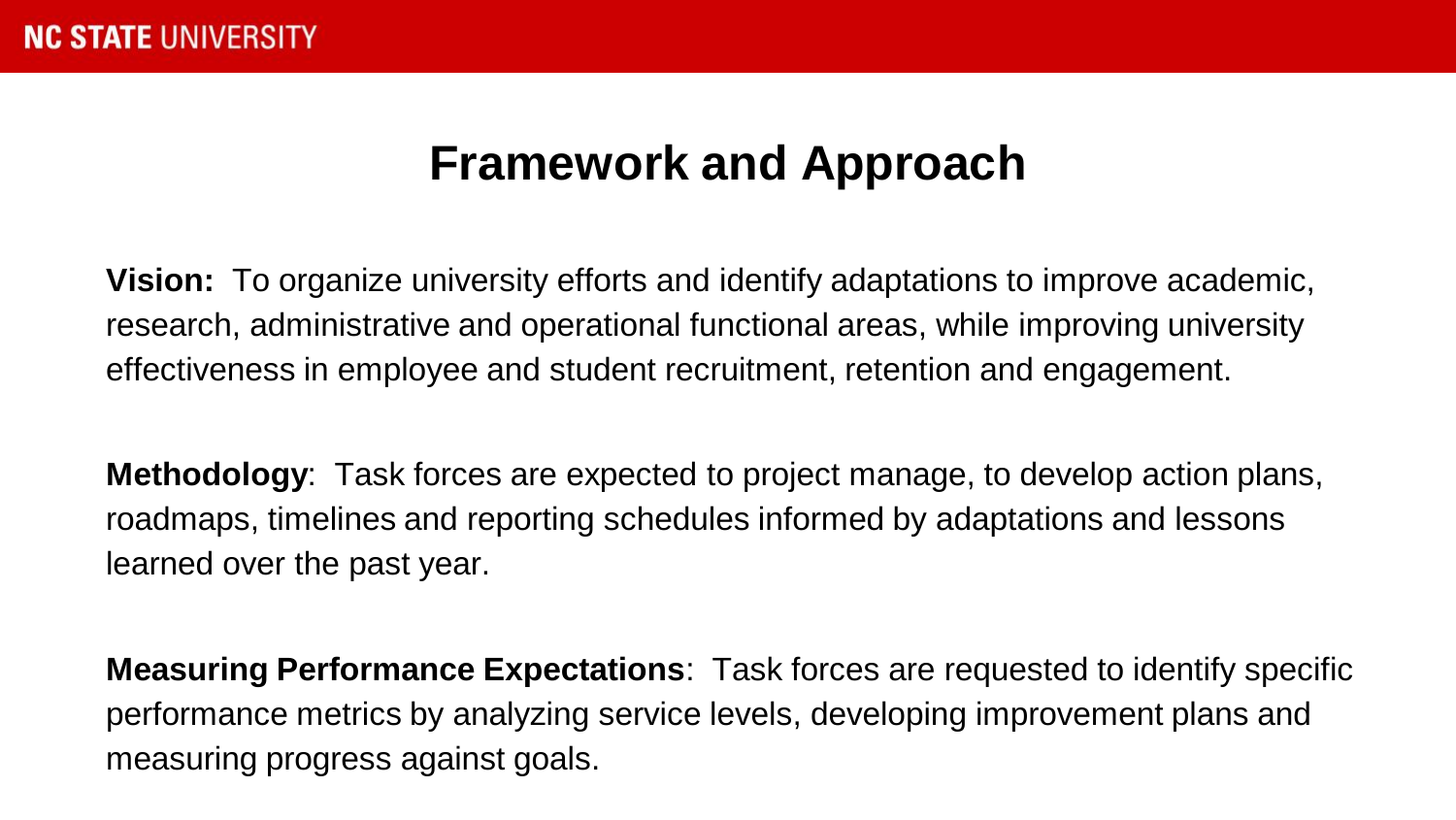# **Post COVID-19 Innovation Task Forces**

#### **\_\_\_\_\_\_\_\_\_\_\_\_\_\_\_\_ Research \_\_\_\_\_\_\_\_\_\_\_\_\_\_\_\_** Supporting laboratory and other research operations including physical space, funding and employee wellbeing. Co-Chairs: - Genevieve Garland - Alyson Wilson **How We Work \_\_\_\_\_\_\_\_\_\_\_\_\_\_\_\_** Flexible work arrangements and optimization of university space. Co-Chairs: - Ursula Hairston\* - Lisa Johnson **Digital Transformation** Where feasible and advantageous to the university community, digitize processes. Co-Chairs: - Gwen Hazlehurst - Mary Peloquin-Dodd

Primary Advisor: Charles Maimone

upon Marie Williams' departure.

\*Ursula Hairston assumed role on 6/22/21

Primary Advisors: Marc Hoit Charles Maimone

Primary Advisor: Mladen Vouk

#### **Instruction and Student Support**

Leveraging technology to expand academic offerings, opportunities and experiences.

Co-Chairs:

- Louis Hunt\* - Donna Petherbridge

Primary Advisor: Doneka Scott

\*Charles Clift to assume role on 7/1/21 upon Louis Hunt's retirement.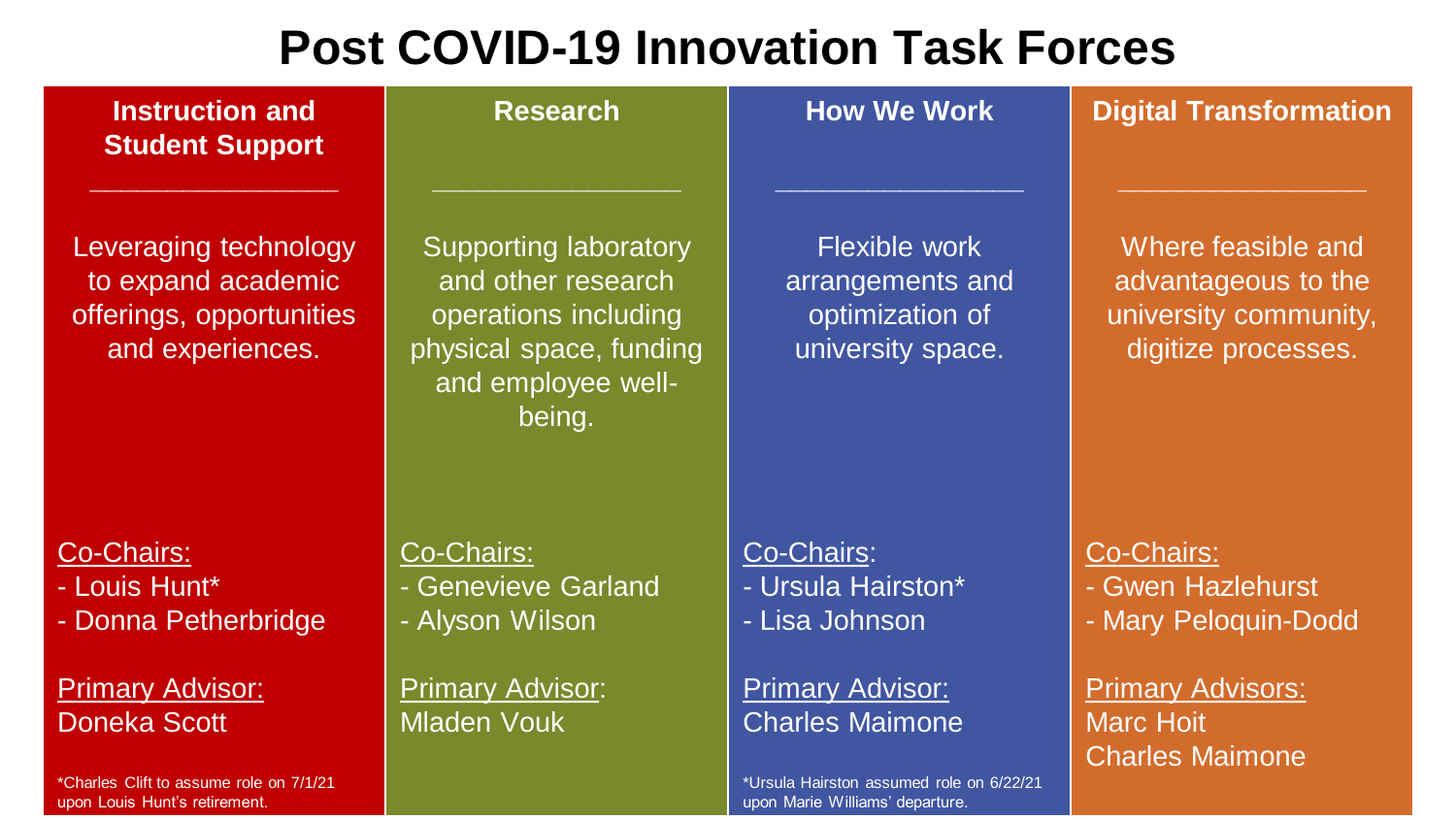## **Instruction and Student Support Task Force**

#### **Scope**

Leveraging technology to expand academic offerings, opportunities and experiences.

#### **Co-Chairs**

- Louis Hunt\*
- Donna Petherbridge

#### **Primary Advisor** Doneka Scott

\*Charles Clift to assume role on 7/1/21 upon Louis Hunt's retirement.

#### **Goals**

- Assess the novel, pandemic-related changes implemented to support and expand access for our students, and identify best practices that should be continued.
- Enhance student learning by leveraging the increased experience and comfort level of the faculty in the use of technology for teaching and learning to continue and improve upon online teaching modalities that benefit students and improve learning outcomes.
- Make more recorded content available on demand, which is highly desired by students, and leverages the university's investment in lecture capture technology (Care will need to be taken to protect faculty and student intellectual property and privacy.)
- Continue, where advantageous, the "hyflex" model of course offerings where classes are offered simultaneously online and face to face, giving students the flexibility to choose modalities that work best for them, including increased summer online offerings that are highly desired by students.
- With increased faculty expertise in the use of learning technologies to accelerate the digital transformation of higher education at NC State, provide an instructional framework which combines the most effective technology enhanced learning and in-person experiential learning.
- Address inequities in student and faculty access to appropriate technology and Internet access.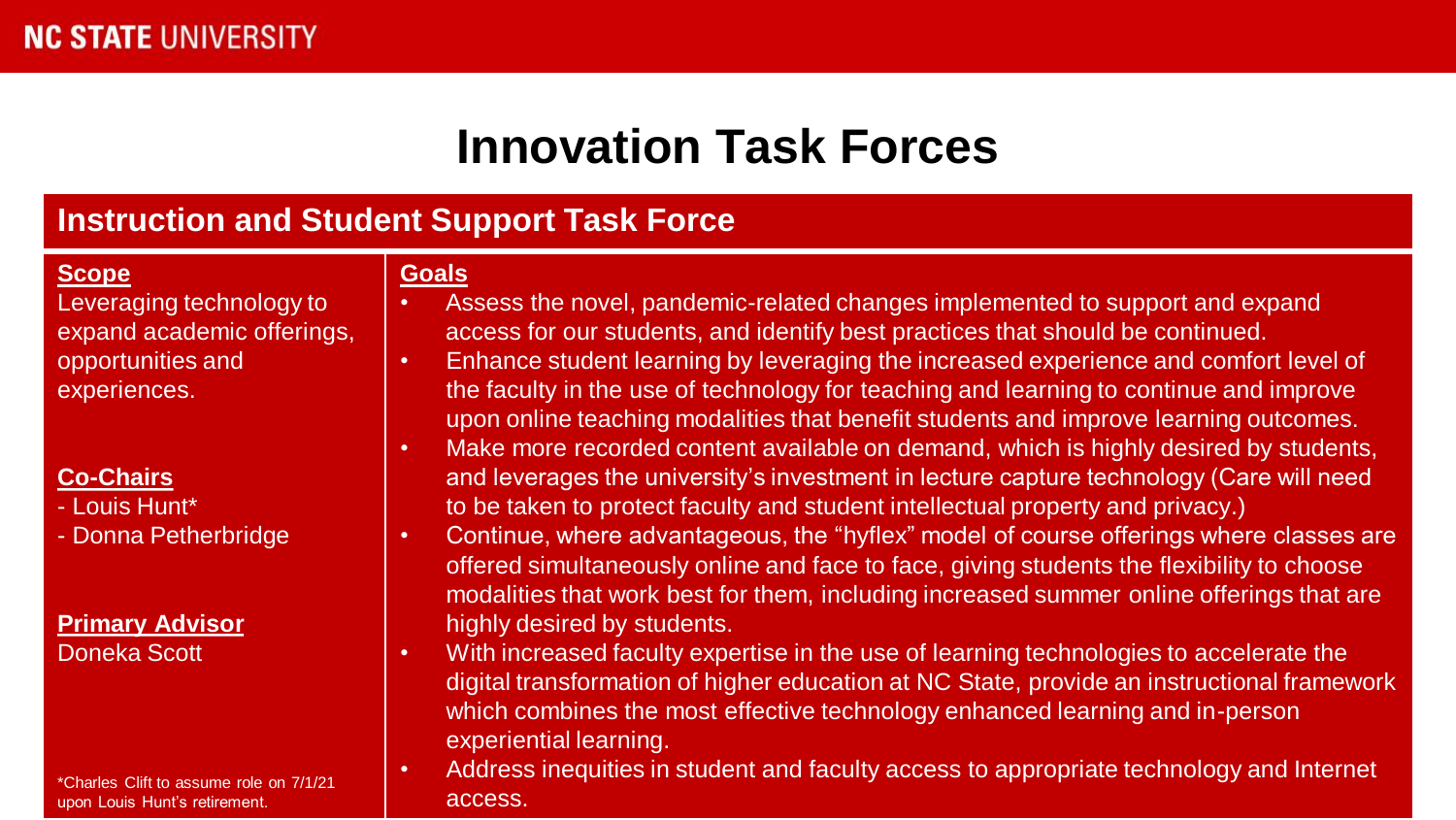## **Research Task Force**

#### **Scope**

Supporting laboratory and other research operations including physical space, funding and employee wellbeing.

#### **Co-Chairs**

- Genevieve Garland - Alyson Wilson

**Primary Advisor** Mladen Vouk

#### **Goals**

- Support laboratory and research operations such as physical space, funding and employee well-being within new work environments and safety protocol.
- Actively support non-laboratory based research activities.
- Support researchers who were negatively impacted or may have stalled over the past year due to COVID, in terms of lost funding, adverse impact from work/life balance concerns, and other access restrictions to physical lab and research space.
- Continue to invest in research and research enterprise growth and take advantage of upsurges in COVID and other new funding opportunities (e.g., AI, data science, plant sciences, climate, health, different engineering domains, digital agriculture, quantum computing, etc.).
- Actively increase interactions with industry, and other diverse sponsors.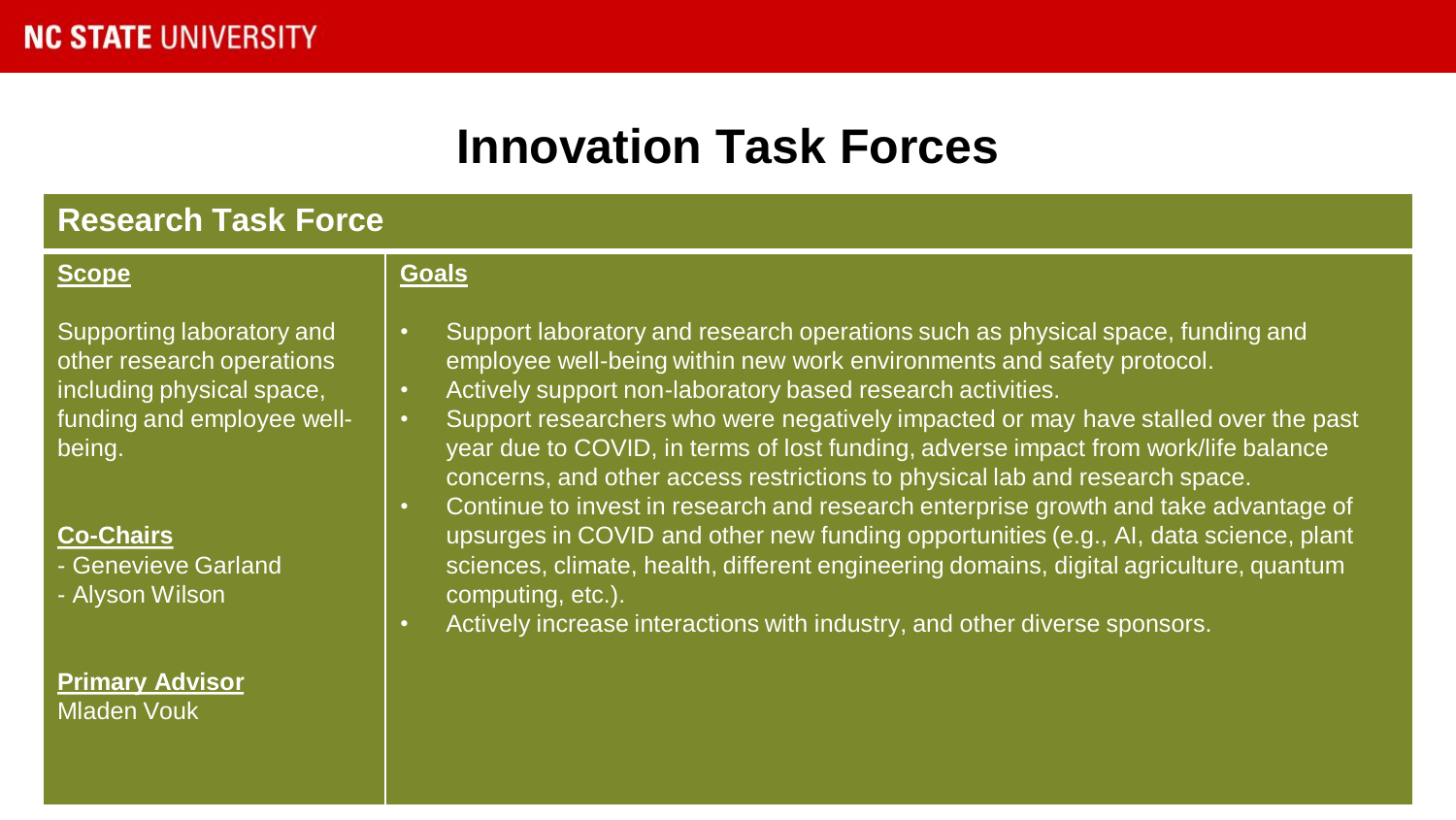### **How We Work Task Force**

#### **Scope**

#### **Goals**

Flexible work arrangements and optimization of university space.

#### **Co-Chairs**

- Ursula Hairston\*

- Lisa Johnson

#### **Primary Advisor** Charles Maimone

\*Ursula Hairston assumed role on 6/22/21 upon Marie Williams' departure.

#### • Flexible work arrangements to support the university's mission and commitment to recruit and retain a diverse and talented workforce.

- Foster a highly engaged and productive work environment that values employee wellbeing and work-life balance. Ensure the university maintains its community culture and best place to work environment.
- Reimagine university space to the highest and best use as a university resource which must be stewarded.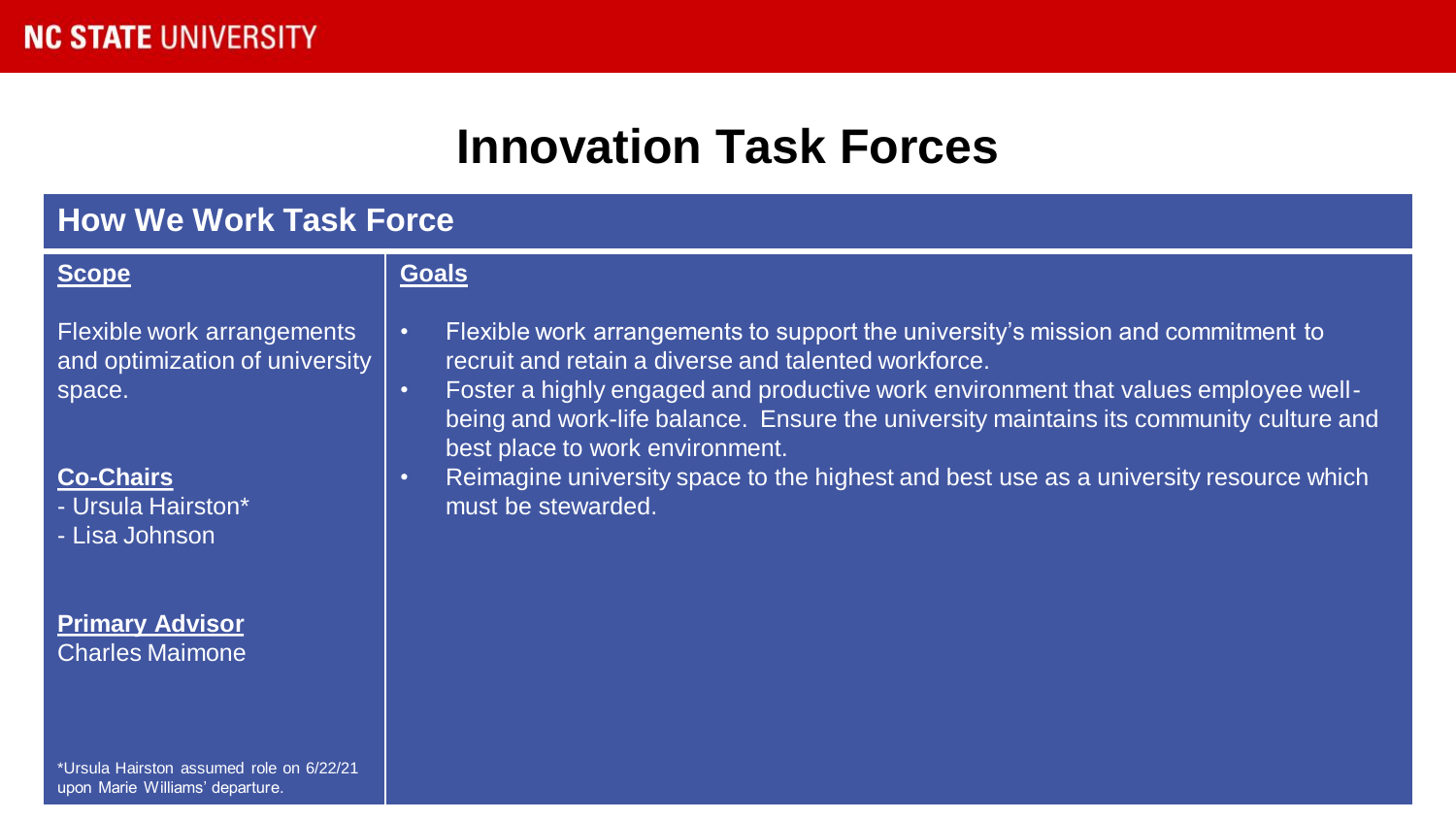### **Digital Transformation Task Force**

#### **Scope**

**Goals**

Where feasible and advantageous to the university community, digitize processes.

#### **Co-Chairs**

- Gwen Hazlehurst
- Mary Peloquin-Dodd

**Primary Advisors** Marc Hoit Charles Maimone

- Take advantage of digital transformation activities and lessons learned that were implemented during the past year due to the COVID-19 pandemic, and leverage these temporary technical adaptations into permanent work structures, processes, policies and employee flexibility.
- Potential examples include cashless point-of-sale, paperless processing, electronic payments and funds receipts.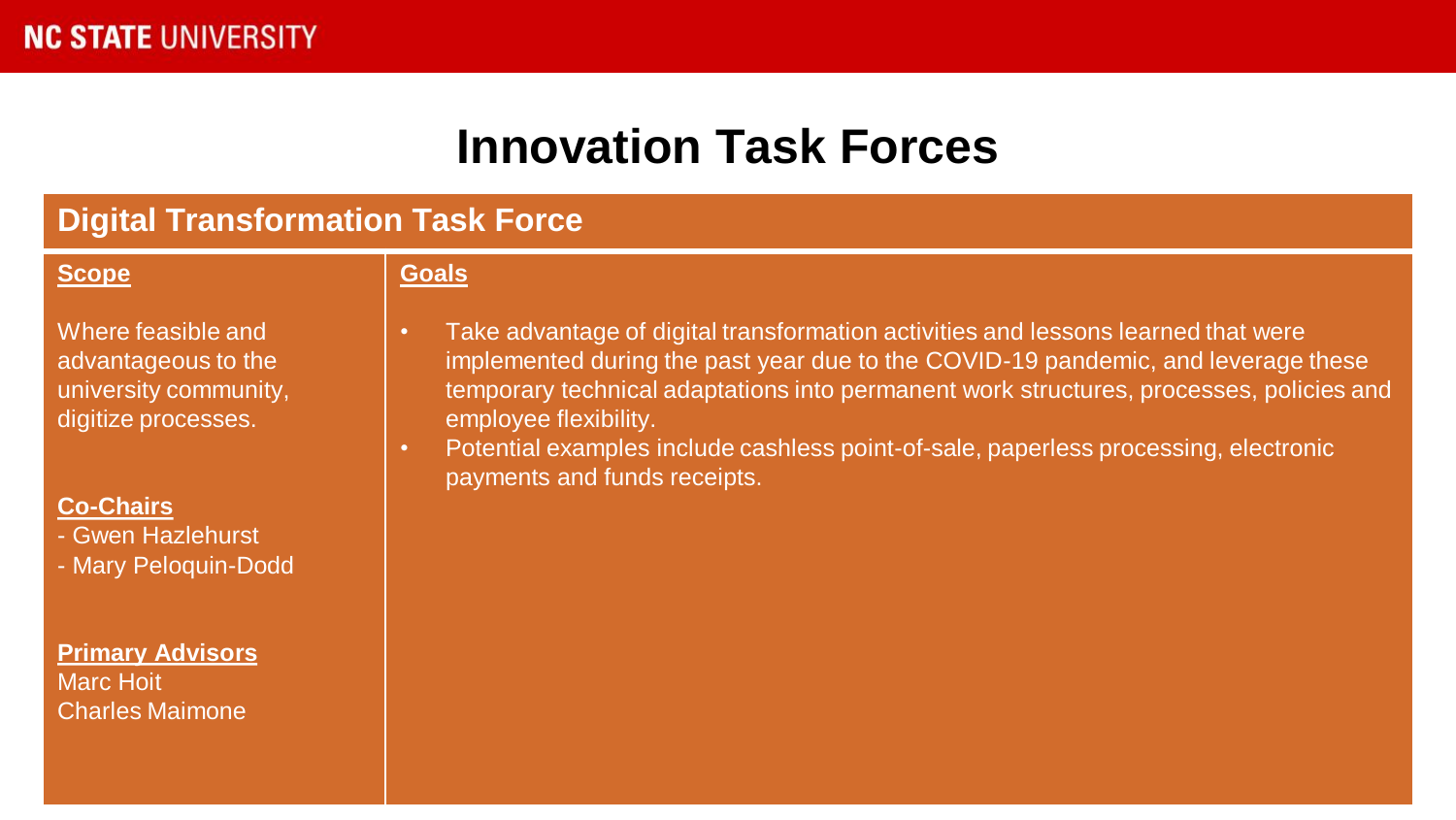# **Timelines and Deliverables**

- Task Forces requested to provide written reports by August 2, 2021.
- Proposed actions may consist of policy changes, new procedures and/or guidelines, new technology and new training, for example.
- Additionally, once formed, task forces requested to provide monthly updates to the Steering Committee.
- Task Forces also requested to develop communications plans.